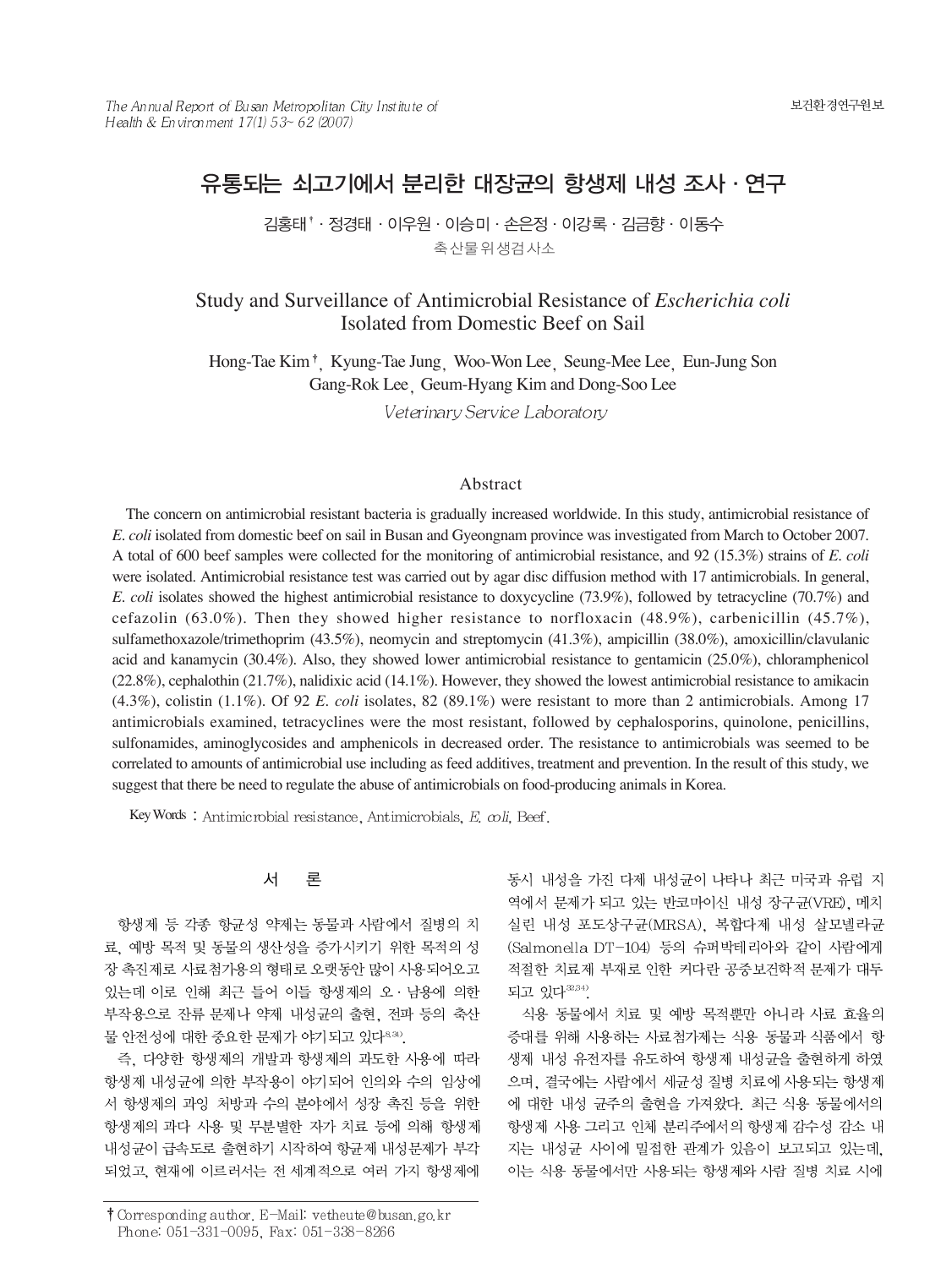사용되는 항생제 사이에서 교차 내성이 가능하였기 때문인 것 으로 생각되고 있다38).

항생제 내성 문제는 사람의 건강 및 생명과 직결되는 문제로 서 국제적인 관심과 중요성이 커짐에 따라 최근 FAO, WHO, OIE 등의 국제기구에서도 인체용 항생제뿐만 아니라 농, 축산 및 수산 분야에서 사용되는 다양한 항생제로 인한 내성균의 출 현이 사람은 물론 농 · 축 · 수산 및 환경에까지 광범위한 피해 를 줄 수 있다는 우려에 따라 내성균의 발현을 억제할 수 있는 국제적 지침을 개발하기 위한 노력을 시도하고 있다<sup>810,20</sup>.

따라서 항생제 내성 안전관리를 위해서 이미 미국, 덴마크, 일본 등의 축산 선진국가에서는 국가적인 차원에서 항생제 내 성 모니터링 사업을 실시하고 있는데. 미국은 1996년에 NARMS (National Antimicrobial Resistance Monitoring System)를 통해 인간과 동물의 장내 세균에 대하여 17종 항생 제의 감수성 변화를 조사하고 있으며 아외 덴마크는 DANMAP (Danish Integrated Antimicrobial Resistance Monitoring and Research Program)을 실시하고 있고1) 일 본은 1999년부터 동물 유래 식품매개성 병원세균 및 지표세균 에 대해 전국적인 약제 내성 조사를 위해 JVARMS (Japanese Veterinary Antimicrobial Resistance Monitoring System)를 통해 항생제 내성 모니터링을 실시하 고 있다<sup>24.30</sup>. 우리나라에서도 2003년부터 국가 항생제 내성 안 전관리 사업을 시작하여 사람, 축산, 수산 및 환경 등으로부터 항생제 내성균 모니터링을 실시해오고 있으며24.35 특히, 본격적 인 축산, 수의분야에 대한 항생제 내성균 조사 사업이 2008년 부터 국가적인 차원에서 전국적으로 실시되기에 이르렀다.

우리나라의 축산농가에서 질병 예방을 위하여 약품도매상을 통해 직접 구입하여 사용하거나 배합사료 첨가용 등 항생제의 오 · 남용이 매우 심각한 수준인 것으로 추정되고 있으며1824,35, 이에 따른 동물에서의 항생제 내성균 증가로 축산식품을 통한 사람으로 전파 우려에 따라 축산물의 안전관리대책 수립을 위 하여 체계적인 항생제 내성 실태 조사가 필요한 실정이다<sup>24</sup>.

대장균(Escherichia coli)은 사람이나 동물의 장 내 분포되 어 있는 정상 세균총으로 자연계에도 널리 분포하고 있으며, 대부분의 대장균은 병원성이 없는 것으로 알려져 있으나 일부 의 특이 혈청형은 유아에게 설사를 일으킬 뿐 아니라 성인에게 도 급성 위장염을 일으키며 동물에서도 다양한 장 질병과 설사 증상을 유발하는 것으로 알려져 있다<sup>2,24)</sup>.

식품분야에서 대장균의 검출은 소화기계 전염병균이나 식중 독균의 존재 가능성을 나타내므로 비위생적인 처리의 척도로서 분변 오염 지표 세균으로 활용하고 있으며, 식품의 제조, 가공 또는 저장 중에 직 · 간접적으로 분변에 오염된 것으로 추정하 고 있다 3.24).

따라서 대부분의 국가에서 실시하고 있는 항생제 내성균 모 니터링 시스템에서 정상세균총에 대한 지표 세균으로 대장균 및 장구균을 많이 이용하는데 이러한 지표 세균의 항생제 내성 양상은 식중독 세균이나 병원성 세균의 내성 양상 추이를 유추

해 볼 수 있으며 사람에서 문제가 되는 항생제 내성균이나 또 는 가축 질병 치료에 중요한 항생제에 대한 내성균은 조기경보 시스템(early warning system)으로의 역할을 한다고 알려져 있다3). 이에 따라 국내 여러 연구자들이 대장규을 대상으로 항 균제 내성에 관한 보고를 하였으나30 이들 대부분은 동물의 병 원체에 국한되거나34) 건강한 동물과 사람 유래 대장균에서의 항균제 내성에 관해 보고하였고34.36) 2003년도부터 식품의약품 안전청 주관 하에 실시 중인 국가항생제내성안전관리사업의 일 환으로 국립수의과학검역원에서 국내 축산 분야에 대한 항생제 내성균 조사가 꾸준히 진행되어 오고 있는데121334) 여기서 도축 장의 식육으로부터 분리한 대장균의 항생제 감수성에 대한 보 고는 있지만<sup>24</sup> 현재까지 유통 중인 축산물에 대해 분리한 대장 균의 항균제 내성에 관한 보고는 아직 미흡한 실정이다.

따라서, 본 연구에서는 축산과 수의 분야에서 항생제의 효율 적인 사용 및 안전관리를 위한 대책을 수립하고 우리가 생활하 면서 꾸준한 증가 추세로 섭취하는 축산식품 중 대표적인 식육 에 대한 안전성 확인의 한 과정으로 유통 중인 쇠고기에서 분 리한 대장균을 대상으로 항생제 내성 실태를 조사하고자 본 조 사 · 연구를 실시하게 되었다.

### 재료 및 방법

### 공시 재료

항생제 내성균 조사를 위한 시료는 2007년 3월부터 10월까 지 부산 및 경남 소재 대형 마트, 재래시장, 백화점 등지에서 판매되거나 초 · 중 · 고 각급 학교에 단체 급식의 원재료로 유 통되는 국내산 쇠고기 600점을 구입하여 가급적 단시간 내에 실험실로 냉장 운반한 후 균 분리 재료로 사용하였다.

### 대장균(E. coli 균) 분리 및 동정

시료 쇠고기로부터 균분리는 국립수의과학검역원에서 권장 하는 축산물의 가공기준 및 성분 규격<sup>40</sup>에 따라 시료 당 식육 5 g을 mEC broth (Merck, Germany) 45 mL에 37°C에서 18  $\sim$  24시간 증균배양한 다음 분리배양은 MacConkey agar (Merck, Germany)에 직접 도말하여 37°C에서 18~24시간 선택배양한 후 의심되는 적색 집락(lactose 분해 집락)을 3~5 개 취하여 EMB (Merck, Germany)에 재도말하여 37°C에서 24시간 배양한 후 금속성 광택 집락을 선택하여 그람 염색, 생 화학적 성상시험 4-methylumbellifervl-β-d-glucuronide (MUG)시험, indole시험, methyl red (MR)시험, vogesproskaur (VP)시험, citrate시험, 유당으로부터 가스 생성 시 험], API 20E 킷트(BioMerieux, France) 또는 미생물 분리동 정기(Vitek system, BioMerieux, France) 시험 등을 실시하 여 최종 동정 후 대장균 (E. coli균)을 분리하여 실험에 사용하 였다.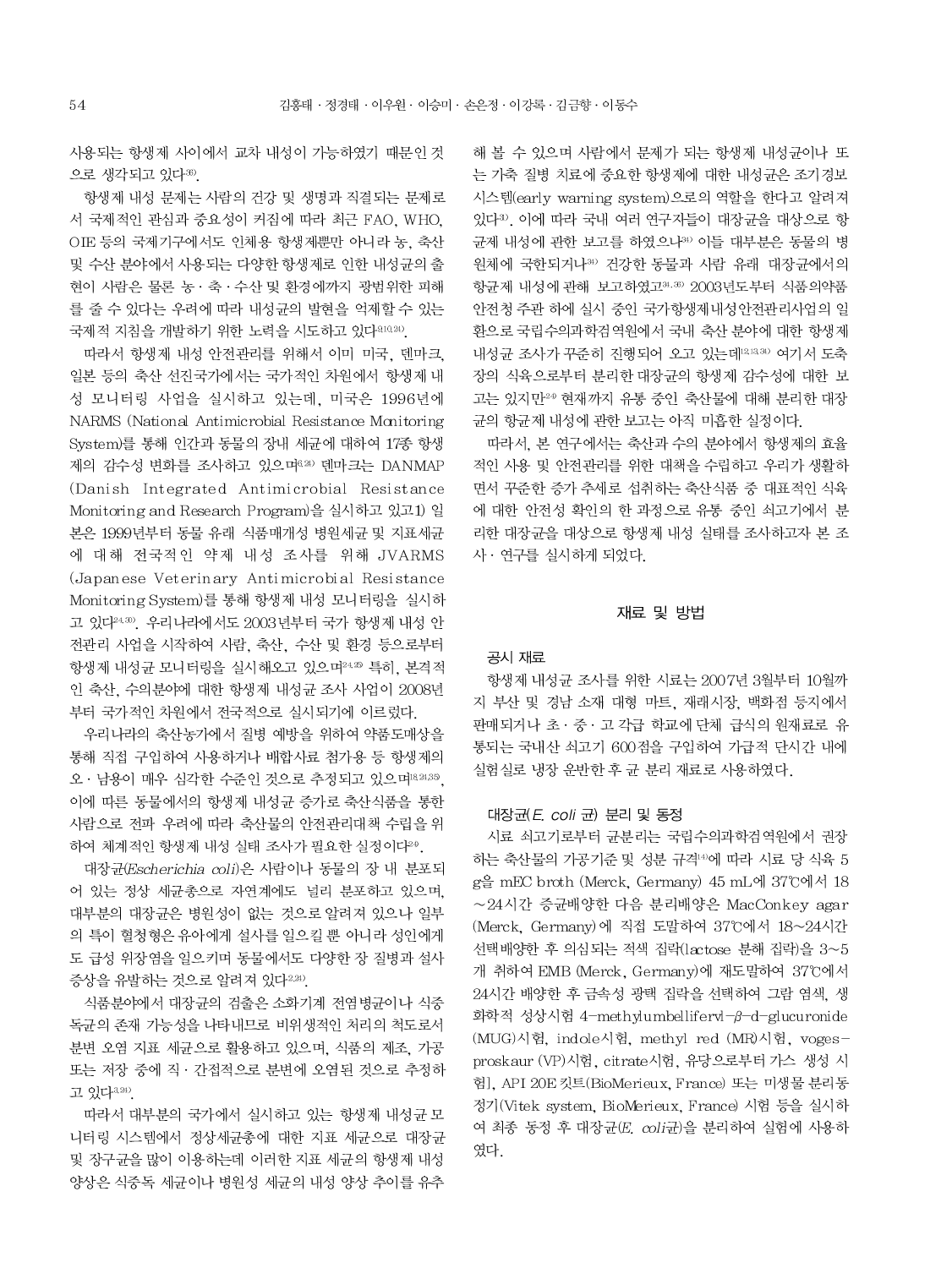### 항생제 감수성 시험

동정 후 분리된 대장균에 대한 항생제 감수성 시험은 NCCLS (National Committee for Clinical Laboratory Standards)의 디스크 확산법(diffusion method)으로 실시 하였다<sup>7</sup>. 사용한 항생제 디스크(BBL Sensi-Disc, Becton Dickinson Co., USA)는 amikacin (30 µg, AN), amoxicillin/clavulanic acid  $(20/10 \mu g, \text{AmC})$ , ampicillin

(10  $\mu$ g, AM), carbenicillin (100  $\mu$ g, CB), cefazolin (30  $\mu$ g, CZ), cephalothin (30  $\mu$ g, CF), chloramphenicol (30  $\mu$ g, C), colistin (10  $\mu$ g, CL), doxycycline (30  $\mu$ g, D), gentamicin (10 µg, GM), kanamycin (30 µg, K), nalidixic acid (30  $\mu$ g, NA), neomycin (30  $\mu$ g, N), norfloxacin (10 μg, NOR), streptomycin (10 μg, S), tetracycline (30 μg, TE) 및 sulfamethoxazole /trimethoprim  $(23.75/1.25 \mu g,$ 

Table 1. Isolation rates of *E. col*i from beef on sail

| No. of samples | No. of isolates | Rate of isolates |  |
|----------------|-----------------|------------------|--|
| 50C            | ∩⊆<br>╯         | 15.3%            |  |

### Table 2. Antimicrobial resistance of *E. coli* strains isolated from beef

| Antimicrobials (Concentration/disc)                | No. of resistant strains $(\%)$ $(n=92)$ | Antimicrobial agent class |
|----------------------------------------------------|------------------------------------------|---------------------------|
| Doxycycline $(30 \mu g, D)$                        | 68(73.9)                                 | Te tracyclines            |
| Tetracycline $(30 \mu$ g, TE)                      | 65(70.7)                                 | Te tracyclines            |
| Cefazolin $(30 \mu g, CZ)$                         | 58(63.0)                                 | Cephalosporins            |
| Norfloxacin $(10 \mu g, NOR)$                      | 45(48.9)                                 | Quinolone                 |
| Carbenicillin $(100 \mu$ g, CB)                    | 42(45.7)                                 | Penicillins               |
| Sulfamethoxazole/trimethoprim (23.75/1.25 µg, SXT) | 40(43.5)                                 | Sulfonamides              |
| Neomycin $(30 \mu g, N)$                           | 38(41.3)                                 | Aminoglyco sides          |
| Streptomy cin $(10 \mu$ g, S)                      | 38(41.3)                                 | Aminoglyco sides          |
| Ampicillin $(10 \mu g, AM)$                        | 35(38.0)                                 | Penicillins               |
| Amoxicillin/clavulanic acid $(20/10 \mu g, AmC)$   | 28(30.4)                                 | Penicillins               |
| Kanamycin $(30 \mu g, K)$                          | 28(30.4)                                 | Aminoglyco sides          |
| Gentamicin $(10 \mu$ g, GM)                        | 23(25.0)                                 | Ami nog lyco sides        |
| Chloramphenicol $(30 \mu g, C)$                    | 21(22.8)                                 | Amphenicols               |
| Cephalothin $(30 \mu g, CF)$                       | 20(21.7)                                 | Cephalosporins            |
| Nalidixic acid $(30 \mu g, NA)$                    | 13(14.1)                                 | Quinolone                 |
| Amikacin (30 $\mu$ g, AN)                          | 4(4.3)                                   | Aminoglyco sides          |
| Colistin $(10 \mu g, CL)$                          | 1(1.1)                                   | Polypeptides              |

|  | Table 3. Multiple drug resistance in <i>E. coli</i> isolated from beef |  |  |  |  |
|--|------------------------------------------------------------------------|--|--|--|--|
|--|------------------------------------------------------------------------|--|--|--|--|

| Resistance to | No. of resistant strains $(\%)$ (n=92) |
|---------------|----------------------------------------|
| $0$ drug      | 7(7.6)                                 |
| 1 drug        | 3(3.3)                                 |
| 2 drugs       | 9(9.8)                                 |
| 3 drugs       | 10(10.9)                               |
| 4 drugs       | 9(9.8)                                 |
| 5 drugs       | 7(7.6)                                 |
| 6 drugs       | 4(4.3)                                 |
| 7 drugs       | 10(10.9)                               |
| 8 drugs       | 4(4.3)                                 |
| 9 drugs       | 4(4.3)                                 |
| $10$ drugs    | 6(6.5)                                 |
| 11 drugs      | 8(8.7)                                 |
| 12 drugs      | 7(7.6)                                 |
| 13 drugs      | 4(4.3)                                 |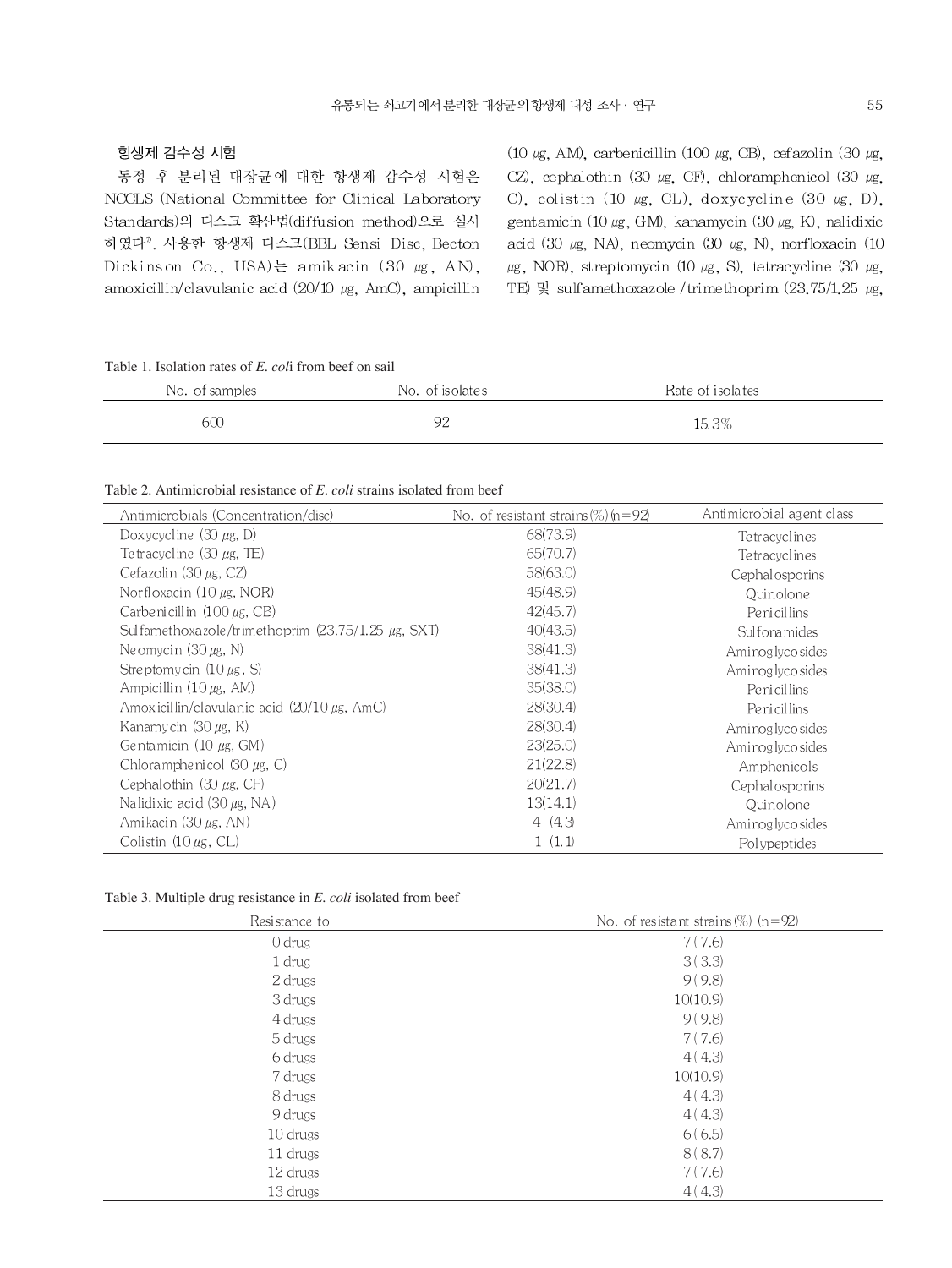SXT) 등 8개 계열 17종을 사용하였다.

감수성 시험 방법은 검사 대상 대장균주(4~5집락)를 Mueller Hinton Broth (Merck, Germany)에 35°C,  $2~6$ 시간 동안 배양하여 균 농도를 McFarland No. 0.5로 조정한 후, 균액을 멸균 면봉을 이용하여 Mueller Hinton Agar (Merck, Germany)를 60° 로 회전하면서 3회 도포하였다. 평 판을 3~5분간 건조시키고 15분 이내에 항생제 디스크를 dispenser로 접종하였다. 35°C에서 16~18시간 배양 후 디스

크 주위 균 억제대의 크기(mm)를 측정하여 NCCLS의 기준에 따라 내성과 감수성 여부를 판정하였다.

항생제 감수성 시험의 표준균주로는 E. coli ATCC 25922 를 사용하였으며, 동일한 시료에서 분리된 E. coli 2주에 대하 여 항생제 감수성 시험을 실시하고, 감수성 양상이 동일할 경 우에는 1주 만을 항생제 감수성 시험 결과로 이용하였다.

Table 4-1. Antimicrobial resistance patterns of E. coli strains isolated from beef

| No. of antimicrobials | Resistance patterns         | No. of strains $(\%)$ (n=92) |
|-----------------------|-----------------------------|------------------------------|
| $\Omega$              |                             | 7(7.6)                       |
| 1                     | TE                          | 1(1.1)                       |
|                       | <b>NOR</b>                  | 2(2.2)                       |
|                       | D, TE                       | 3(3.3)                       |
|                       | D, NOR                      | 2(2.2)                       |
| $\overline{c}$        | TE, N                       | 1(1.1)                       |
|                       | NOR. CB                     | 1(1.1)                       |
|                       | NOR, AM                     | 1(1.1)                       |
|                       | AmC, AM                     | 1(1.1)                       |
|                       | D, TE, NOR                  | 2(2.2)                       |
|                       | D, TE, SXT                  | 3(3.3)                       |
|                       | D, CZ, NOR                  | 1(1.1)                       |
| 3                     | TE, CZ, SXT                 | 1(1.1)                       |
|                       | CZ, NOR, CB                 | 1(1.1)                       |
|                       | CZ, NOR, CF                 | 1(1.1)                       |
|                       | CZ, CB, CF                  | 1(1.1)                       |
|                       | D, TE, CZ, N                | 2(2.2)                       |
|                       | D, TE, NOR, S               | 1(1.1)                       |
|                       | D, TE, SXT, S               | 1(1.1)                       |
| 4                     | TE, CZ, GM, CF              | 1(1.1)                       |
|                       | CZ, NOR, CB, GM             | 1(1.1)                       |
|                       | CZ, NOR, SXT, S             | 1(1.1)                       |
|                       | CZ, NOR, AmC, CF            | 1(1.1)                       |
|                       | NOR, SXT, S, CF             | 1(1.1)                       |
|                       | D, TE, CZ, SXT, S           | 1(1.1)                       |
|                       | D, TE, CZ, SXT, AmC         | 1(1.1)                       |
| 5                     | D, TE, CZ, AmC, CF          | 2(2.2)                       |
|                       | D, TE, CZ, S, AmC           | 1(1.1)                       |
|                       | D, TE, CZ, SXT, CF          | 1(1.1)                       |
|                       | CZ, NOR, N, GM, CL          | 1(1.1)                       |
| 6                     | D, TE, CZ, NOR, SXT, N      | 1(1.1)                       |
|                       | D, TE, CZ, NOR, SXT, AmC    | 1(1.1)                       |
|                       | D, TE, CZ, NOR, CB, AmC     | 1(1.1)                       |
|                       | D, TE, CZ, CB, AM, AN       | 1(1.1)                       |
| 7                     | D, TE, CZ, NOR, CB, SXT, GM | 1(1.1)                       |
|                       | D, TE, CZ, NOR, CB, S, AmC  | 1(1.1)                       |
|                       | D, TE, CZ, NOR, SXT, AM, GM | 1(1.1)                       |
|                       | D, TE, CZ, CB, SXT, N, K    | 1(1.1)                       |
|                       | D, TE, CZ, CB, SXT, S, AM   | 1(1.1)                       |
|                       | D, TE, CZ, CB, S, AM, CF    | 1(1.1)                       |
|                       | D, TE, CZ, CB, S, AmC, CF   | 1(1.1)                       |
|                       | D, TE, CZ, SXT, S, AM, AmC  | 1(1.1)                       |
|                       | D, TE, CZ, S, AM, AmC, CF   | 1(1.1)                       |
|                       | D, CZ, NOR, CB, S, N, AmC   | 1(1.1)                       |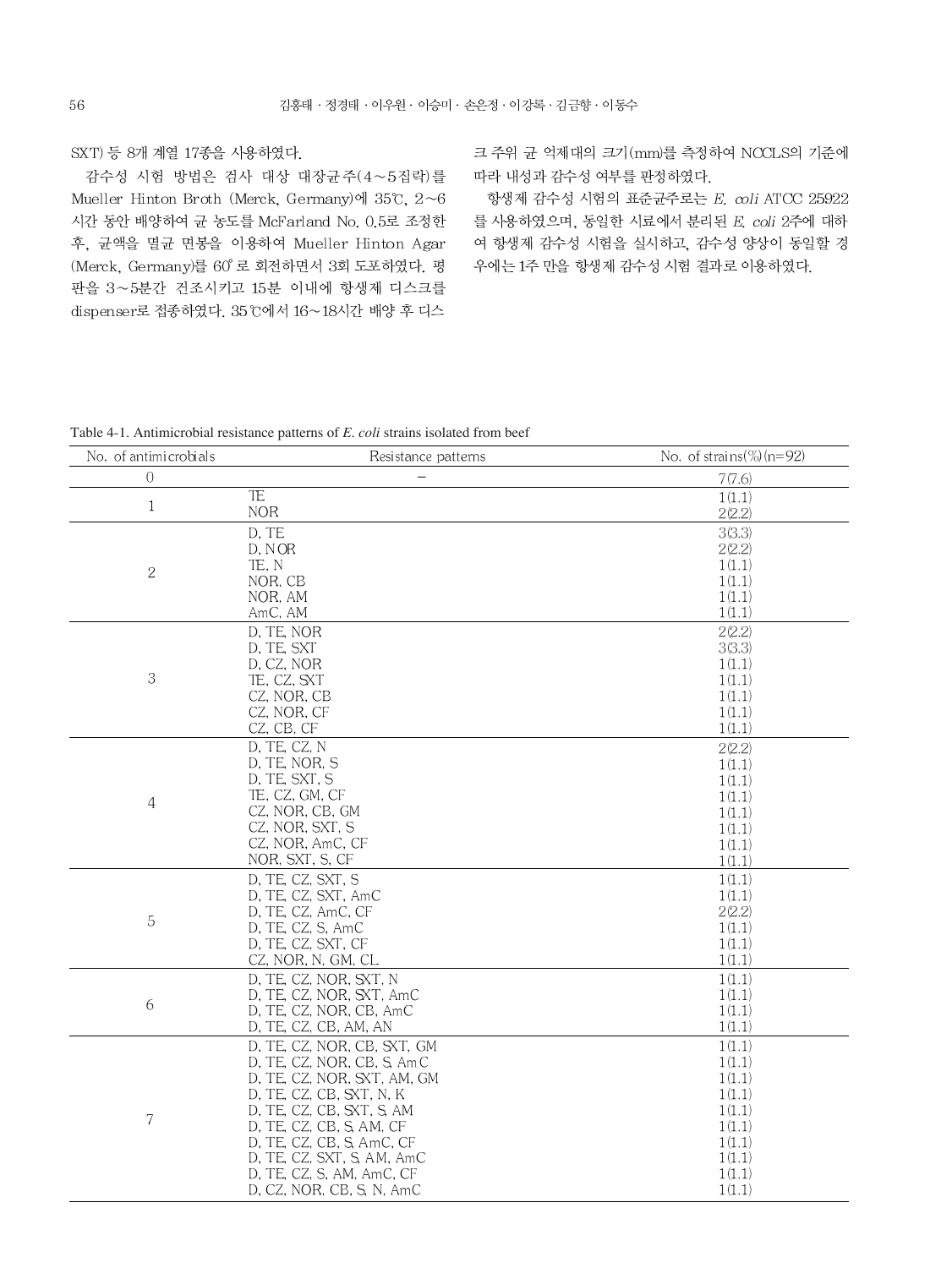#### 결 과

대장균 (E. coli 균) 분리율

시중에 유통 중인 쇠고기 600점으로부터 92주의 대장균이 분리되어 분리율은 15.3%를 나타내었다(Table 1).

### 부리된 대장균(E coli)에 대한 항생제 내성율

시중에 유통 중인 쇠고기로부터 분리된 대장균 (E. coli) 92주 에 대한 항생제 감수성 시험 결과는 Table 2와 같다. 내성율은 D 73.9%. TE 70.7%. CZ 63.0%로 상당히 높은 내성율을 나 타내었으며 NOR 48.9% CB 45.7% SXT 43.5% N과 S 각 각 41.3%, AM 38.0%, AmC와 K 각각 30.4%로 비교적 중등 도의 내성율을 나타내었고 GM 25.0% C 22.8% CF 21.7% NA 14.1%로 비교적 약한 내성율을 나타내었으며 AN 4.3%, CL 1.1%로 아주 미약한 내성율을 나타내었다.

## 분리된 대장균(E. coli)에 대한 항생제내성 약제수 시중에 유통 중인 쇠고기로부터 분리된 대장균(E. coli) 92주

에 대한 항생제 내성을 내성 약제 수별로 분류한 결과는 Table 3과 같다. 항생제 내성형은 1제에서부터 13제까지 총  $13$ 개의 유형으로 나타났다. 분리된 대장균 $(E.\,\text{coll})$  92주 중 2 제 이상의 약제에 내성을 가진 다제 내성균은 89.1%로 매우 많이 나타났다. 한편 분리균 중 공시한 어느 약제에 대해서도 내성이 없는 감수성 균은 7.6%로 매우 적게 나타났다. 다제 내 성을 보인 대장균(E.coli) 중 3제와 7제 내성균이 각각 10.9% 로 가장 많은 비율을 보였고 다음으로 2제와 4제(각각 9.8%). 11제 (8.7%), 5제와 12제 (각각 7.6%), 10제 (6.5%), 6 · 8 · 9 · 13제 (각각 4.3%)의 순으로 많은 비율을 나타내었다.

### 항생제 내성 대장균(E, coli)의 항생제 내성 양상

시중에 유통 중인 쇠고기로부터 분리된 대장균(E.coli) 92주 에 대한 항생제 내성 유형은 총 75개로 매우 다양하게 나타났 다(Table 4-1, 2), D. TE 2제 내성형과 D. TE, SXT 3제 내 성형이 각각 3.3%로 가장 많이 나타났고 전반적으로 단제에서 부터 13제까지 각각의 유형이 1.1~2.2%의 고른 분포를 나타 내었다.

### Table 4-2. Antimicrobial resistance patterns of E, coli strains isolated from beef

| No. of antimicrobials | Resistance patterns                                                                                 | No. of strains $(\%)$ (n=92) |
|-----------------------|-----------------------------------------------------------------------------------------------------|------------------------------|
|                       | D, TE, CZ, CB, N, AM, K, GM                                                                         | 1(1.1)                       |
|                       | D, TE, NOR, SXT, N, K, C, NA                                                                        | 1(1.1)                       |
| 8                     | D, TE, CB, N, AM, K, AmC, GM                                                                        | 1(1.1)                       |
|                       | D, CZ, NOR, N, AM, AmC, GM, CF                                                                      | 1(1.1)                       |
|                       | D, TE, CZ, NOR, CB, SXT, S, N, GM                                                                   | 1(1.1)                       |
|                       | D, TE, CZ, NOR, CB, S, AM, AmC, CF                                                                  | 1(1.1)                       |
| 9                     | D, TE, CB, SXT, S, N, AM, K, C                                                                      | 1(1.1)                       |
|                       | D, TE, CB, SXT, N, AM, K, GM, C                                                                     | 1(1.1)                       |
|                       | D, TE, CZ, NOR, SXT, S, N, K, AmC, CF                                                               | 1(1.1)                       |
|                       | D, TE, CZ, CB, SXT, S, N, AM, K, C                                                                  | 1(1.1)                       |
|                       | D, TE, CZ, CB, SXT, S, N, AM, AmC, C                                                                | 1(1.1)                       |
| 10                    | D, TE, CZ, CB, SXT, S, N, AM, GM, C                                                                 | 1(1.1)                       |
|                       | D, TE, NOR, SXT, S, N, K, AmC, C, CF                                                                | 1(1.1)                       |
|                       | D, TE, NOR, CB, SXT, S, N, K, C, AN                                                                 | 1(1.1)                       |
|                       | D, TE, CZ, NOR, CB, SXT, S, N, AM, K, C                                                             | 2(2.2)                       |
|                       | D, TE, CZ, NOR, CB, S, N, AM, K, C, NA                                                              | 1(1.1)                       |
|                       | D, TE, CZ, NOR, CB, S, N, AM, K, AmC, C                                                             | 1(1.1)                       |
| 11                    | D, TE, CZ, CB, SXT, S, N, AM, K, GM, C                                                              | 1(1.1)                       |
|                       | D, TE, CZ, CB, S, N, AM, K, C, NA, AN                                                               | 1(1.1)                       |
|                       | D, TE, CB, SXT, N, AM, K, GM, C, NA, AN                                                             | 1(1.1)                       |
|                       | D, CZ, NOR, CB, SXT, S, N, AM, K, AmC, CF                                                           | 1(1.1)<br>2(2.2)             |
|                       | D, TE, CZ, NOR, CB, SXT, S, N, AM, K, GM, NA                                                        | 1(1.1)                       |
| 12                    | D, TE, CZ, NOR, CB, SXT, N, AM, K, AmC, GM, CF                                                      |                              |
|                       | D, TE, CZ, NOR, CB, N, AM, K, AmC, GM, CF, NA                                                       | 1(1.1)                       |
|                       | D, TE, CZ, NOR, CB, SXT, S, N, AM, AmC, GM, NA                                                      | 1(1.1)                       |
|                       | D, TE, CZ, CB, SXT, S, N, AM, K, GM, C, NA                                                          | 1(1.1)<br>1(1.1)             |
|                       | D, CZ, CB, S, N, AM, K, AmC, GM, C, CF, NA                                                          |                              |
|                       | D, TE, CZ, NOR, CB, SXT, S, N, AM, K, AmC, GM, C                                                    | 1(1.1)                       |
| 13                    | D, TE, CZ, NOR, CB, SXT, S, N, AM, K, GM, C, NA<br>D, TE, CZ, NOR, CB, SXT, S, N, K, AmC, GM, C, NA | 1(1.1)<br>1(1.1)             |
|                       | D, TE, CZ, NOR, CB, S, AM, K, Am C, GM, C, CF, NA                                                   | 1(1.1)                       |
|                       |                                                                                                     |                              |
| Total                 | 75 patterns                                                                                         | 92                           |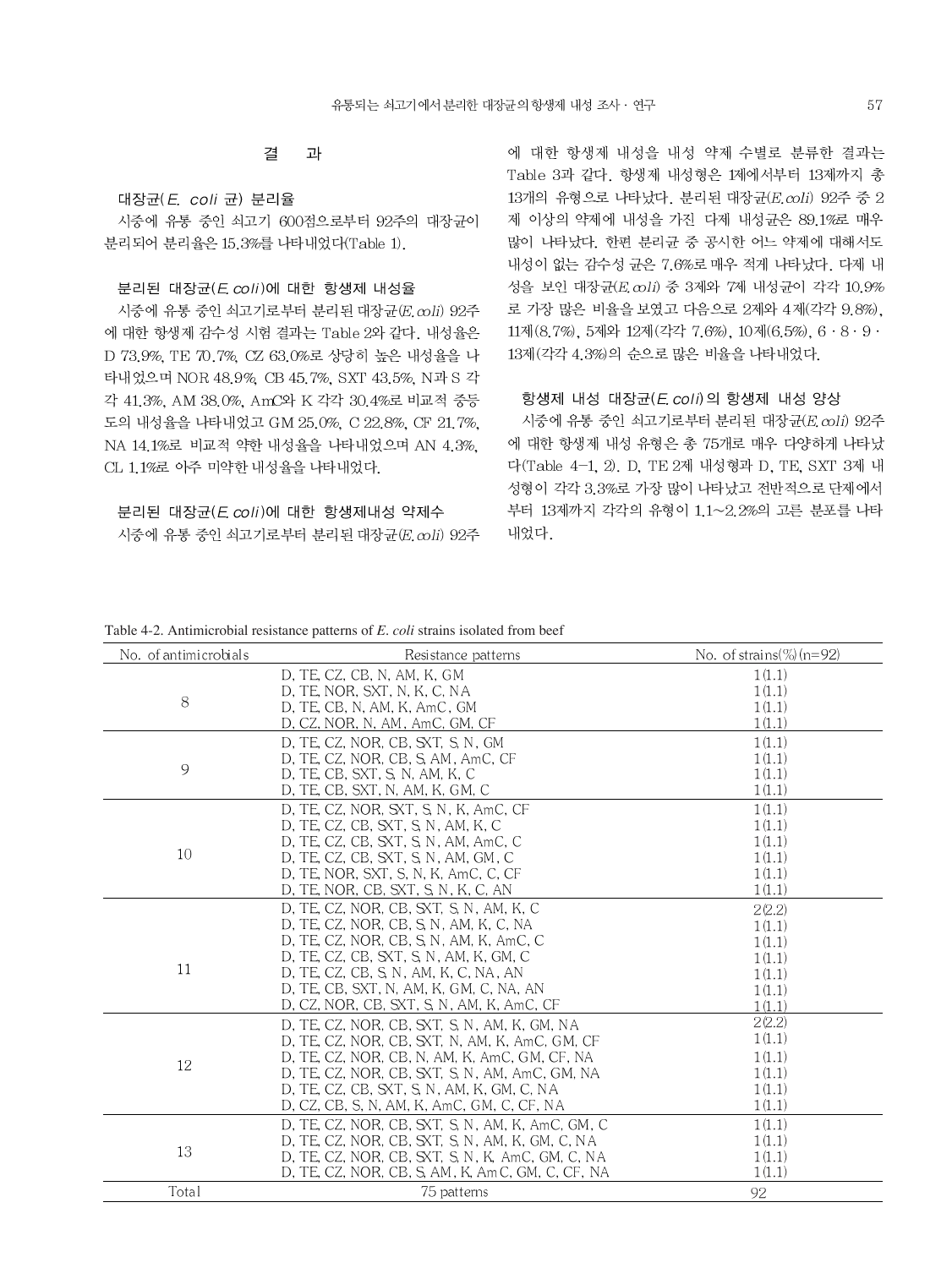#### 찰 고

본 연구에서 유통 중인 쇠고기에서 분리한 대장균을 대상으 로 항생제 내성 실태를 조사한 결과 시중에 유통 중인 쇠고기 600점으로부터 92주의 대장규이 분리되어 분리율은 15.3%를 나타내었다. 대장균 분리율에 관한 보고로는 송 등24이 2003 년 도축장 식육 중 소 도체로부터의 E.coli 분리율로 보고한 49.5%보다 훨씬 낮았다. 이러한 차이는 도축장에서 채취한 시 료의 경우 도축과정에서 간혹 도체 표면에 간접적인 오염이 있 어 높게 나타난 것으로 판단된다.

또 곽 등 이 비가열 축산물인 쇠고기로부터 분리한 대장규 분리율인 29.9%보다도 낮았다. 시중에 유통 중인 쇠고기로부 터 부리된 대장규(E coli) 92주에 대한 항생제 감수성 시험 결 과, 내성율은 D 73.9%, TE 70.7%, CZ 63.0%로 상당히 높은 내성율을 나타내었으며 NOR 48.9%, CB 45.7%, SXT 43.5%, N과 S 각각 41.3%. AM 38.0% AmC와 K 각각 30.4%로 비 교적 중등도의 내성율을 나타내었고 GM 25.0%, C 22.8%, CF 21.7%, NA 14.1%로 비교적 약한 내성율을 나타내었으며 AN 4.3%. CL 1.1%로 아주 미약한 내성율을 나타내었다. 즉. tetracycline 계열의 항생제에 대해서 가장 높은 항생제 내성 율을 나타냈으며, 다음으로 cephalosporin, quinolone, penicillin, sulfonamide, aminoglycoside 등 다수 계열의 항 생제에 대해서 높은 항생제 내성율을 나타내었다.

본 연구 결과와 비교하여 송 등<sup>24</sup>이 도축장 소 도체에서 분 리한 E coli에 대한 내성율은 TE 64.7%, S 33%, AM 27.5% 로 높았고 SXT 및 C에 각각 11.8%의 내성을 나타내었으며 AmC, CZ, CF, GM, AN, NOR 등의 항생제에는 모두 감수성 을 나타내었다고 보고하였는데 이러한 두 결과를 비교했을 때 본 조사에서는 선택한 전체 약제에 대해서 항생제 내성을 나타 낸 것이 두드러진 차이점이며 두 가지 조사에서 각각의 약제에 대한 내성율은 TE에 대해서 상당히 높은 내성율을, S와 AM 에 대해서 비교적 중등도의 내성율을, C에 대해서 비교적 약한 내성율을 가진 경향이 유사했다. 또, 곽 등 이 비가열 축산물 인 식육(쇠고기, 돼지고기, 오리고기, 닭고기)으로부터 분리한 대장균에 대한 내성율은 CB 82.9%, TE 76.1%로 높았고, S 44.4%, AM 34.2%, K 24.8%, N 23.1%, C 21.4%, SXT 20.5%, NA 18.8%, GM 12.0%, CF 8.5%, CZ 및 AN 각각 6%, AmC 4.3%의 내성을 나타내었다고 보고한 결과와 본 조 사 결과를 비교했을 때 역시 각각의 약제에 대한 내성율은 TE 에 대해서 상당히 높은 내성율을, CB, SXT, N, S, AM, K, GM, C, CF, NA에 대해서 비교적 중등도 내지는 약한 내성율 을 가지는 경향이 유사했다. 아울러, 조 등34이 보고한 소의 분 변으로부터 분리한 대장균에 대한 내성율은 TE 31.5%로 가장 높았고, AM 16.9%의 내성을 나타내었다는 결과와 본 조사 결 과를 비교했을 때 역시 각각의 약제에 대한 내성율은 TE에 대 해서 상당히 높은 내성율을, AM에 대해서 약한 내성율을 가지 는 경향이 유사했다. 또한, 임 등30이 소의 분변으로부터 분리

한 대장균에 대한 내성율은 TE 40.8%로 가장 높게 나타났고, S 23.5%, AM 11.3%, N 7.9%의 내성을 나타내었다고 보고하 였는데 이러한 결과와 본 조사 결과를 비교했을 때 역시 각각 의 약제에 대한 내성율은 TE에 대해서 상당히 높은 내성율을. S. AM. N에 대해서 약한 내성율을 가지는 경향이 유사했으며 특히, AN (0.4%), CL (0%)에 대해서는 내성율이 낮은 경향이 일치하였다.

시중에 유통 중인 쇠고기로부터 분리된 대장균(E.coli) 92주 에 대한 항생제 내성을 내성 약제 수별로 분류한 결과, 항생제 내성형은 1제에서부터 13제까지 총 13개의 유형으로 다양하게 나타났고 분리된 대장균(E coli) 92주 중 2제 이상의 약제에 내성을 가진 다제 내성은 TE, S, AM, SXT에 대하여 출현율 이 높게 나타났는데 이러한 결과는 송 등24이 보고한 결과와도 유사하였다. 한편. 사람과 관련한 연구 보고로는 황 등36)이 2006년 인천 지역 일반인들의 분변에서 분리한 대장균을 대상 으로 항생제 내성을 살펴본 결과, tetracycline (44.8%) 의 내 성율이 가장 높았으며 다음으로 penicillin 제제인 ampicillin (40.8%), ticarcillin (37.4%), aminoglycoside 제제인 strepto-mycin (30.0%), quinolone 제제인 nalidixic acid (22.2%) 순으로 높았고, 닭 도축장 근로자들의 분변에서 분리 한 대장균을 대상으로 항생제 내성을 살펴본 결과. tetracycline (94.4%)의 내성율이 가장 높았으며 다음으로 nalidixic acid (61.1%), streptomycin (55.6%), ampicillin (50.0%), ticarcillin (50.0%), ciproflox-acin (50.0%) 순으 로 높았다고 보고하였는데 이러한 항생제 내성율 분포도 본 조 사 · 연구 결과와 유사했다.

황 등30이 2006년 인천 지역 일반인과 닭 도축장 근로자들의 분변에서 분리한 대장균을 대상으로 항생제 내성을 살펴본 결 과, 최소 1종류 이상의 약제에 대하여 최고 17종류의 약제에 대 해 다양한 다제 내성형을 나타내었다고 보고하였는데 이러한 항생제의 다제 내성형 역시 본 조사 · 연구 결과와 유사했다. 따라서 본 연구에서 유통 쇠고기에서 분리한 대장균(E. coli)의 항생제 내성율과 축산물, 동물(소) 및 인체 유래 대장균의 항생 제 내성율이 비슷한 양상을 나타내었으며 다제 내성 경향도 유 사한 결과를 나타냈다. 본 조사 · 연구와 여러 연구들의 보고에 따르면 동물에서 항생제 내성율은 국가별, 균종별, 항생제 종 류별로 다소 차이는 있지만 전반적으로 우리나라가 덴마크 등 선진 축산 국가에 비해서 내성 빈도가 전반적으로 높게 나타났 는데<sup>24</sup>. 이러한 결과는 송 등<sup>24</sup>이 언급한 것처럼 과거부터 현재 까지 축산분야에서 치료 및 예방의 목적으로 많이 사용해오고 있는 항생제의 종류 및 사용량과 직접적인 관계가 있으며 이는 내성균의 출현과도 밀접한 관계가 있는 것으로 판단된다. 구체 적으로 살펴보면, 국립수의과학검역원에서 주관하여 2005년 부터 2006년까지 동물과 축산물 유래 내성균 분포를 조사한 결과 소, 돼지, 닭 분리균 모두에서 tetracycline에 높은 내성 율을 나타냈고 도축장에서 채취한 시료에서 분리한 균에서도 tetracycline에 높은 내성율을 나타냈다는 보고가 있고<sup>26,27</sup> 다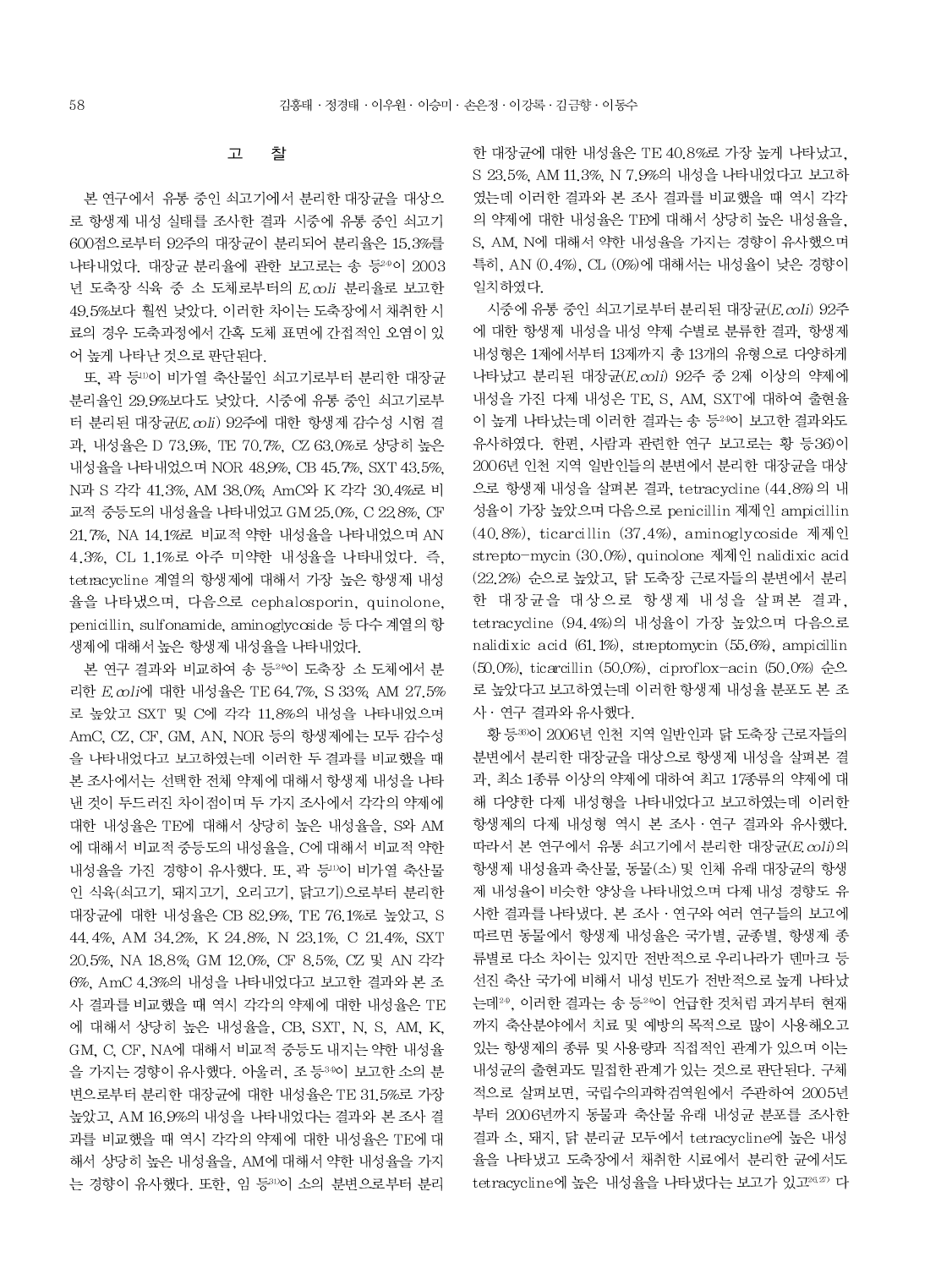른 나라의 경우에도 tetracycline에 대한 내성율이 검사 항생 제 중에서 가장 높은 것으로 보고되고 있으나 우리나라의 내성 율이 비교적 더 높다는 보고31)와 관련하여 tetracycline은 가 축에서 오래전부터 질병 예방 및 성장 촉진 목적으로 오랜 기 간 광범위하게 사용되어 왔고 우리나라에서 현재에도 전체 항 생제 중 tetracycline 계열이 약 50%이상 사용되는 것으로 보 고되어 있어<sup>16,31)</sup> tetracycline의 사용량과 사용기간에 비례하 여 내성율도 높은 것으로 사료된다.

본 연구에서 tetracycline 계열의 내성이 가장 높은 결과는 황 등30이 보고한 일반인과 닭 도축장 근로자들에 있어서도 tetracycline의 내성이 높은 것과 내성을 나타낸 항생제 제제 와 유형이 거의 일치하는 것으로 판단된다. Tetracycline의 경우 사용이 중단된 이후에도 한번 획득한 내성은 장기간 지속 되는 것으로 보고되고 있어 524.30 항생제 내성 안전관리를 위해 서는 지속적인 내성균 모니터링과 신중한 항생제 사용관리가 필요하다고 사료된다.

Doxycycline 은 지난 수년간 사용이 감소하고 있는 항생제 중에 하나이지만 최근에는 상대적으로 내성이 높아지고 있는 항생제이며<sup>19</sup> 본 조사 · 연구에서도 높은 항생제 내성율을 나타 냈다. 광범위 합성항균제인 fluoroquinolone이 1990년대 이 후 인의와 수의 치료분야에 도입되어 동물 유래 대장균에서 이 들 약제에 대한 내성균의 출현은 점차 증가하고 있으며34, 퀴 놀론제 제제 간에는 교차내성이 있고, 퀴놀론에 대한 내성균은 다른 계열(베타-락탐)의 항생제에도 교차 내성을 나타낼 수가 있다는 것이 확인되었으며<sup>28</sup> 신 퀴놀론계 항생제 중있다는 것 이 확인되었으며<sup>28</sup> 신 퀴놀론계 항생제 중 ciprofloxacin, ofloxacin, norfloxacin, pefloxacin은 인의 치료나 수의 치 료에서 공용으로 사용되고 있어서21) 공중보건학적으로 중요해 신중한 선택이 요구된다고 사료된다.

Tetracycline과 함께 오래전부터 국내에서 사용되어온 항 생제 중의 하나인 penicillin 계열의 ampicillin과 aminoglycoside 계열의 streptomycin의 내성율도 여러 보 고<sup>10</sup>와 비슷하게 높게 나타났는데. 이들 항생제에 대해서도 신 중하게 사용해야 할 것으로 사료된다.

Chloramphenicd 은 미국 등 여러 나라에서 골수의 기능을 저하시켜 재생 불량성 빈혈을 일으킬 수 있는 여러 가지 부작 용을 이유로 사용을 금지하고 있으나3D chloramphenicol에 대한 내성균의 출현은 줄어들지 않고 있는 실정이며34, 국내에 서도 1992년 식용동물에서 chloramphenicol의 사용을 금지 하고 있음에도 불구하고 내성율은 줄어들지 않고 대장균의 약 52%. 장구균의 5-30%로 여전히 높게 나타나고 있다고 보고 되어 있는데31,34 이처럼 chloramphenicol의 내성율이 줄어들 지 않고 있는 이유는 조 등34과 하 등35이 보고한 것처럼 국내 에서 아직까지 자가치료용으로 chloramphenicol의 일부가 사용되고 있는 것과 관련이 있는 것으로 추측된다. 또한 chloramphenicol의 경우 단독으로 내성을 나타내는 경우는 거의 없고 TE, SXT 및 S 등과 다제 내성 양상을 나타내는데 이것은 조 등34이 보고한 것처럼 이들 내성 유전자가 동일한 plasmid에 존재하면서 이들 항생제의 내성획득과 함께 선택 되는 것이 원인이라 사료된다. Amikacin에 대한 낮은 내성율 은 조 등34)의 보고에서처럼 amikacin은 균이 분비하는 aminoglycosides계 불활화 효소에 가장 안정하여 쉽게 내성 이 발생하지 않는 것이 원인이라고 사료된다. 국립수의과학검 역원에서 발표한 2005년 축산용 항생제의 사용 실태 조사를 보면, tetracycline, penicillin, sulfonamide, aminoglycoside, quinolone 계열 순으로 사용량이 많았으 며, 축산물 종에 관계없이 tetracycline, ampicillin, streptomycin, nalidixic acid 순으로 높은 내성을 보였다고 보고하였다<sup>4)</sup>. 2003년 인의용 국내 항생제의 계열별 생산액은 cephalosporin계가 가장 많았으며, penicillin계, quinolone계, aminoglycoside계 순이었다고 보고된 바 있 다<sup>17,36)</sup>. 즉. 가축과 사람에서 사용되는 항생제의 생산량과 사용 량에 따라 항생제 내성율의 정도가 서로 상관된 결과를 나타내 는 것으로 사료된다.

2005년 5월 이후 국내 배합사료 첨가용 항생제 허용 품목은 25종으로 이중 린코마이신, 린스마이신, 테트라사이클린, 페 니실린, 네오마이신, 콜리스틴, 바시트라신 등 7종의 항생물질 이 인수공용이라 중요하게 다루어야 할 것으로 판단되며21.29, 사용상 주의를 요하는 동물용 약품 중 항생제 내성균 문제가 심각한 항생제는 페니실린 계열, 퀴놀론 계열, 클로람페니콜 제제 등이 있는 것으로 알려져 있다<sup>20</sup>. 또한 장기적으로는 인 의용과 동물용 항생제의 구분이 필요하다고 생각된다.

축산현장에서 항생물질을 무분별하게 장기간 사용할 경우, 대개 내성균이 출현하게 되어 문제시 될 수 있다. 이럴 경우 농가에서 적절한 치료제를 찾기가 어려워지고 기존의 항생물 질 외에 고가의 새로운 항생물질을 사용하게 됨으로써 치료비 가 증가하는 경제적 피해를 초래할 수 있다. 또한, 가축 유래 항생제 내성균이 축산식품이나 환경을 통해 사람에서 질병을 일으키는 세균에 내성 유전자가 전달되는 이차적인 문제를 유 발시킬 수 있다는 가능성이 제기되고 있다. 그러나. 우리나라 에서는 아직까지 가축 유래 항생제 내성균이 축산식품을 통해 사람에게 전달되었다는 과학적인 근거나 위험평가는 없는 상 태이다32.

사람 유래 항생제 내성의 출현과 식용동물에서 항생제 사용 과의 인과 관계에 관한 실증은 밝혀지지 않았지만 가축의 항생 제 내성균 증가와 인간으로의 전이 가능성이 염려가 되는데23. 이와 관련된 연구보고들로 가축 사육자의 몸에서 항생제 사용 에 비례해 항생제 내성세균 발견 비율이 높게 나타나 가축에서 사람으로의 내성균 전이 가능성을 배제할 수 없으며 동물 항생 제의 내성세균은 가축에 국한되지 않고 축산물을 통해 사람으 로 전파될 수 있으므로 공중위생에 시급한 과제로 알려져 있고 사람이 섭취하는 식용가축에 항생제를 지속적으로 투여할 경 우, 사람 검체에서 분리한 일부 균종의 항생제 내성이 증가한 다는 보고가 있다. 즉, 사람유래 항생제 내성균과 동물유래 내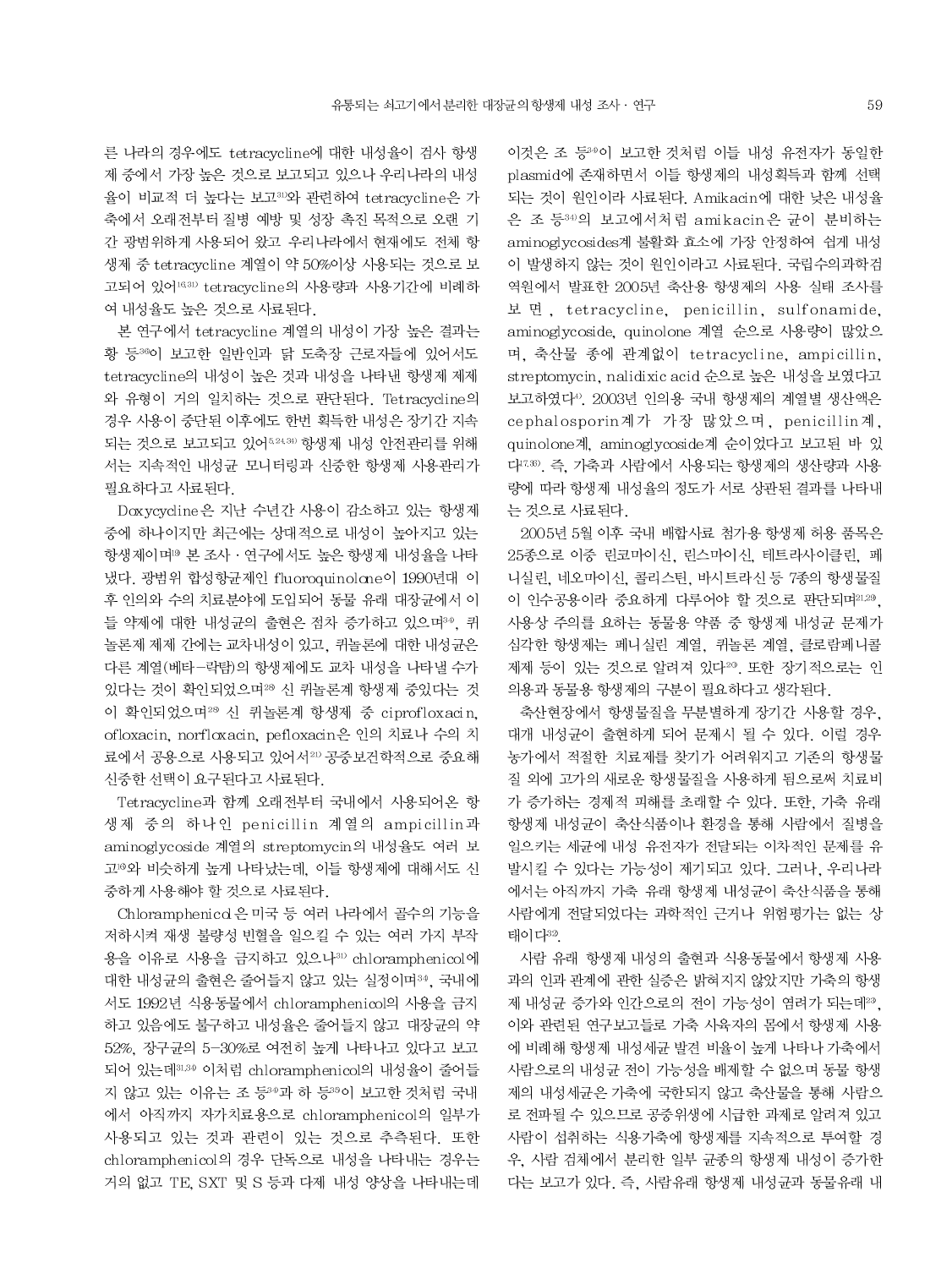성균 간에 유전적 연관성은 없으나 개연성을 완전히 부정할 수 는 없으며, 앞으로 발생할 가능성이 있다고 알려져 있으며<sup>20</sup> 가축에 과다 공급되는 항생제는 내성균을 확산시켜 과학적으 로 입증되지는 않았지만 인체 질병 치료를 어렵게 만들 수도 있다고 생각된다.

한편. 최근에는 동물 및 사람 유래 살모넬라와 대장균이 동 일한 내성 유전자 결정 인자를 가지고 있는 것으로 보고되어 있어31). 가축간의 이동뿐만 아니라 축산물 등을 통해서도 사람 으로 전파될 가능성이 제기되고 있기 때문에 정상세균총의 내 성균은 공중보건학적 측면에서도 중요하게 인식해야 할 필요 성이 있을 것으로 사료되며30공중보건학적으로 중요하고 계속 적인 관리와 연구가 필요하다고 생각된다. 따라서 항균제에 대 한 내성균의 출현율을 줄이기 위해서는 선진 축산국가에서처럼 지속적인 항균제 내성 모니터링을 실시하여 항생제 사용 패턴 등을 분석하고 이를 근거로 내성균의 전파 방지를 위한 노력과 사료첨가용, 자가치료용으로 사용되는 항균제의 엄격한 사용 제한이 이루어져야 될 것으로 사료된다.

동물에서 항생제 내성의 증가는 질병 치료제 선발의 어려움. 사람으로 내성유전자 이동 등의 문제가 발생할 수 있으므로 축 산 농가의 항생제에 대한 의식 개선, 항생제 사용 지침 마련 및 교육 등을 통해 항생제의 오남용을 막고, 올바른 항생제 사 용이 필요할 것으로 사료된다.

#### 론 결

본 연구에서 유통 중인 쇠고기에서 분리한 대장균을 대상으 로 항생제 내성 실태를 조사한 결과 시중에 유통 중인 쇠고기 600점으로부터 92주의 대장균이 분리되어 분리율은 15.3%를 나타내었다.

분리된 대장균(E.coli) 92주에 대한 항생제 감수성 시험 결 과. 내성율은 D 73.9%. TE 70.7%. CZ 63.0%로 상당히 높은 내성율을 나타내었으며 NOR 48.9%, CB 45.7%, SXT 43.5%, N과 S 각각 41.3%, AM 38.0%, AmC와 K 각각 30.4%로 비 교적 중등도의 내성율을 나타내었고 GM 25.0%, C 22.8%, CF 21.7%, NA 14.1%로 비교적 약한 내성율을 나타내었으며 AN 4.3%, CL 1.1%로 아주 미약한 내성율을 나타내었다. 즉, tetracycline 계열의 항생제에 대해서 가장 높은 항생제 내성 율을 나타냈으며, 다음으로 cephalosporin, quinolone, penicillin, sulfonamide, aminoglycoside 등 다수 계열의 항 생제에 대해서 높은 항생제 내성율을 나타내었다. 아울러, 분리 된 대장균 $(E.\text{coli})$  92주에 대한 항생제 내성형은 1제에서부터 13제까지 총 13제 75개의 유형으로 매우 다양하게 나타났으며 2제 이상의 약제에 내성을 가진 다제 내성균은 89.1%로 매우 많이 나타났다. 한편 분리균 중 공시한 어느 약제에 대해서도 내성이 없는 감수성균은 7.6%로 매우 적게 나타났다. 또한 다 제 내성을 보인 대장균(E. coli) 중 3제와 7제 내성균이 각각

10.9%로 가장 많은 비율을 보였고 다음으로 2제와 4제(각각 9.8%), 11제(8.7%), 5제와 12제(각각 7.6%), 10제(6.5%), 6 · 8 · 9 · 13제 (각각 4.3%)의 순으로 많은 비율을 나타내었다.

다제 내성 유형은 D. TE 2제 내성형과 D. TE. SXT 3제 내 성형이 각각 3.3%로 가장 많이 나타났고 전반적으로 단제에서 부터 13제까지 각각의 유형이 1.1~2.2%의 고른 분포를 나타 내었다.

본 조사 · 연구를 통하여 제한적이나마 유통 중인 쇠고기에 서 분리한 E. coli(대장균)을 대상으로 축산용 항생제에 대한 내성 실태를 파악하여 식육의 안전성에 대해 더욱 높아져가는 관심을 가지는 소비자에게 정확한 정보를 제공함으로서 안심 하고 축산물을 구입, 소비할 수 있도록 홍보하고 본 연구만으 로 식육에 잔류하고 있는 항생제 내성이 사람이 섭취할 경우에 도 전달되는 지에 대해서는 검증할 수 없지만 간과할 수도 없 다고 사료되므로 여러 방면에서 항생제의 오 · 남용 방지와 적 절한 사용의 필요성을 깨닫게 하는데 의의가 있다고 사료된다. 즉, 미국, 일본, EU 등의 축산 선진국에서는 수의사 처방이 있어야만 동물항생제, 생물학제재, 호르몬제, 마취제를 사용하 나 우리나라의 실정은 OECD 국가 중에서 수의사 처방에 의한 항생제 신중사용(Prudent Uses)의 원칙을 지키지 않는 유일 한 국가로, 수의사법 시행령 제12조 3항에 자가 진료를 생산자 들의 경제적 부담을 덜어준다는 취지로 법적으로 허용하고 있 어 규제가 느슨해 수의사의 처방 없이도 축 · 수산 농가에서 질 병의 자가치료 및 예방 목적의 전체 항생제 사용량이 축산 선 진국가에 비해 축산업 규모나 배합사료 생산량 및 축산물 생산 량 대비 개체 당 항생물질 사용량이 월등히 많다.

따라서, 동물약품 안전사용 및 올바른 항생제 지식과 질병의 예방, 진단, 치료에 전문가인 수의사의 진료를 통한 수의사 처 방 의무화 실시가 시급하게 필요하고 "유효한 약제를 정확히 사용해서" 내성균의 출현을 최소한으로 억제하는 "신중사용이 나 적정사용의 워칙"을 준수하여 실천하는 것이 필요하다고 사료된다. 그리고, 항생제 사용의 오 · 남용은 동물의 질병 치 료에서 적시적절한 때 경제적으로 바람직한 기대 효과가 적어 질 뿐 아니라 안전한 축산 식품으로서의 가치도 떨어뜨릴 수 있으며 이를 섭취하는 사람의 건강에 있어서 역시 장기적으로 내성이 발생되고 전달된다면 이 또한 인의에서도 사람의 질병 치료 시 항생제 내성 문제가 야기되어 앞으로 커다란 공중보건 학적 문제로 대두될 수 있음을 염두에 두어 배합사료에 항생제 를 섞지 않도록 규제하고 축주들은 수익향상을 위해 항생제 오 · 남용과 항생제 내성 발생이 연관있다고 인지하면서도 질 병 감소를 이유로 자가 치료를 선호하여 성장촉진용 항생제를 사용해왔지만 앞으로는 항생제 오 · 남용을 줄이고 올바른 항 생제 사용을 위한 자발적인 각성과 노력, 실천이 필요할 것으 로 사료된다. 수의 진료에서도 항생제 내성을 가진 세균의 출 현을 방지하고 항생제에 의한 부작용을 최소화하기 위해 적절 하고 신중한 항생제의 사용은 필수적이라고 생각되며, 치료를 위해서 항생제를 사용해야 한다고 판단되면, 최적의 치료효과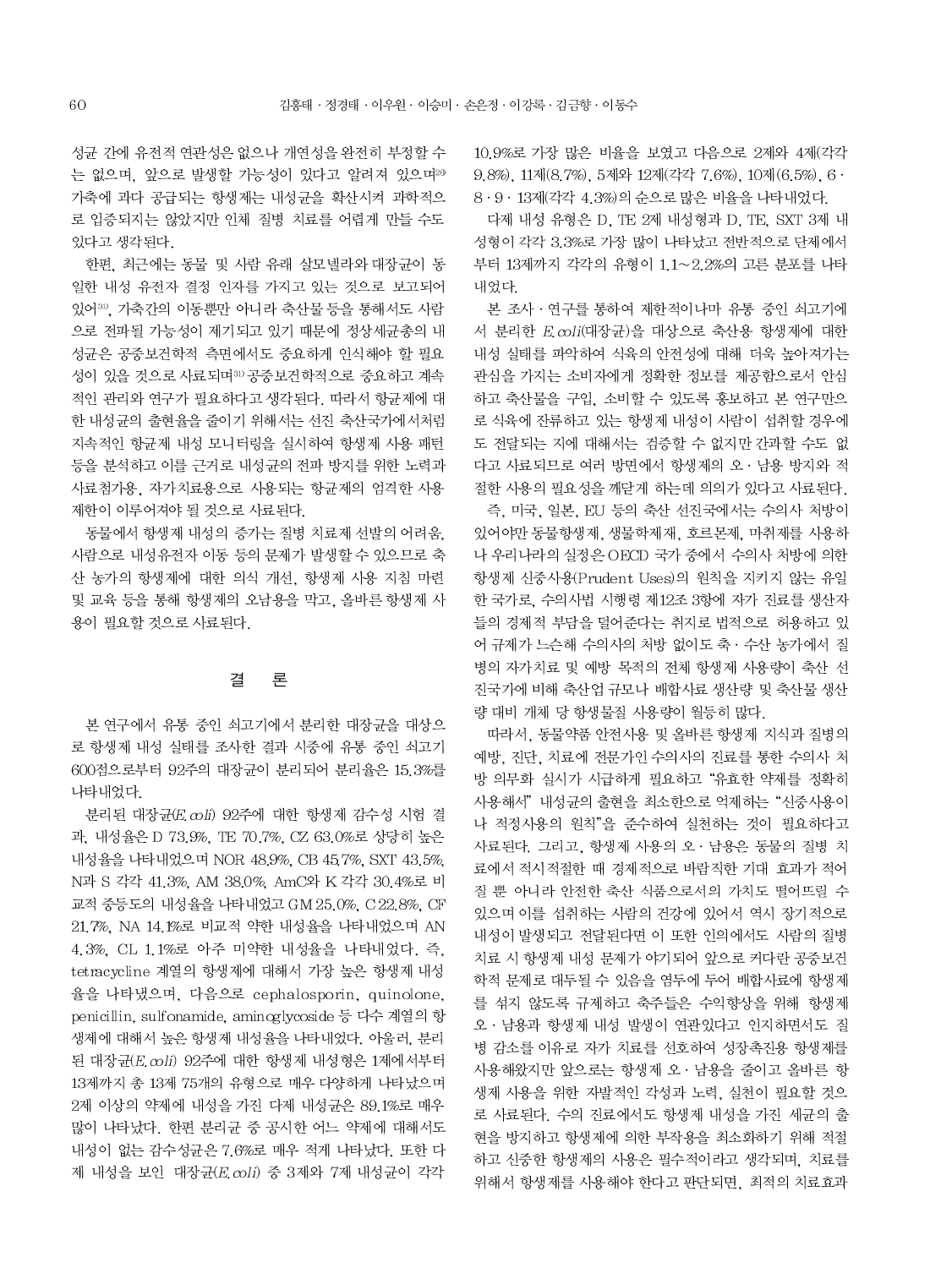를 내면서 내성은 최소화하고 공중보건을 지킬 수 있는 것을 선택하는 것이 바람직하다고 사료된다.

국가적으로는 동물용 항생제의 신중한 사용을 위하여 항생 제 안전사용 관련 정책을 수립 · 추진하고 새로운 내성균을 감 시하여 약제 내성균의 증가를 억제하는 노력이 필요할 것으로 사료된다

# 참 고 문 헌

- 1. DANMAP, 2004-Use of antimicrobial agents and occurrence of antimicrobial resistance in bacteria from food animals, food and humans in denmark (2005)
- 2. Ewing WH. Edwards and Ewing's identification of enterobacteriaceae. 4th ed. New york: elsevier science publish co. inc.,  $pp181-318(1986)$
- 3. FDA. Bacteriological analytical manuals. 8ed. Association of official analytical chemists international, 1,01-13,23(1997)
- 4. Jung SC. Screening of antimicrobial resistance. The 3rd national antimicrobial resistance safety management and vision. Korea food and drug administration, pp113-126(2005)
- 5. Longlois BE, Dawson KA, Leak I and Aaron DK Antimicrobial resistance of fecal coliforms from pigs in a herd not exposed to antimicrobial agents for 126 months. Vet. microbiol.  $18(2)$ , pp147-153(1988)
- 6. NARMS 2003. National antimicrobial resistance monitoring system - enteric bacteria. USA(2003).
- 7. National committee for clinical laboratory standards. Performance standards for antimicrobial disk and dilution susceptibility tests for bacteria isolated from animals; approved standard, 2nd ed. NCCLS. wayne, pa. M31-A2(2002)
- 8. Neu HC. The crisis in antibiotic resistance. Science 257, pp1064-1073(1992)
- 9. OIE. European Scientific Conference: The use of antibiotics in animals ensuring the protection of public health,  $8-142(1999)$
- 10. WHO. Joint FAO/OIE/WHO 2nd workshop on nonhuman antimicrobial usage and antimicrobial resistance, scientific assessment, Geneva(2003)
- 11. 곽현정, 이우원, 이승미, 이강록, 이동수. 유통 축산물 중 대장균의 분리 및 특성에 관한 연구. 부산광역시 보건환경 연구원보 16(1), pp75-79(2006)
- 12. 국립수의과학검역원. 국가항생제내성안전관리사업 연구

보고서, 식품의약품안전청(2003)

- 13. 국립수의과학검역원. 국가항생제내성안전관리사업 연구 보고서. 식품의약품안전청(2004)
- 14. 국립수의과학검역원, 축산물의 가공기준 및 성분규격, 국 립수의과학검역원 고시 제2007-20호(2007)
- 15. 김선경. 일부 양돈장 근무자 장내 대장균의 항균제 내성균 감염에 대한 연구. 대한수의사회지 39(9), pp807-830(2005)
- 16. 김애란, 조영미, 임숙경, 허문, 정우석, 정석찬, 권준헌. 가 축 유래 지표 세균에 대한 항생제 내성 양상 조사; II. 닭 분변 유래 대장균 및 장구균의 항생제 내성 양상 조사. 한 국수의공중보건학회지 31(1), pp41-49(2007)
- 17. 김윤정, 이승환, 강유나, 김원철, 김상일, 위성현 등, 국내 항생제의 생산 실태와 변화 추세, 감염과 화학요법, 37(5), pp271-279(2005)
- 18. 김준명. 국내 항생제 사용실태. 항균제 내성: 새천년의 도 전 6-195(2000)
- 19. 김진경. 새로운 항생제 치료에 관해서. 대한수의사회지 43(2), p171(2007)
- 20. 대한수의사회. 수의사처방제 도입방안. 대한수의사회지 42(10), p896, p900(2006)
- 21. 박용호. 동물약품안전사용을 위한 수의사처방 의무화 실시 영향 평가(요약본). 대한수의사회지 43(1), pp76-77(2007).
- 22. 박원기. 박복희. 박영희. 한국식품대사전. 서울: 신광출판 사, p559(2000)
- 23. 박재완. 축산 · 양식업의 항생제 남용 심각. 대한수의사회 지 41(11), p980(2005)
- 24. 송시욱, 정석찬, 김성일, 정명은, 김계희, 이지연, 임숙경, 이영주, 조남인, 박종명, 박용호, 2003년도 국내 도축장 에서 분리한 세균의 항생제 감수성 조사; 1. 도축장의 식 육으로부터 분리한 E. coli의 항생제 감수성. 한국수의공 중보건학회지 28(4), pp215-221(2004)
- 25. 식품의약품안전청. 국가항생제내성안전관리사업 연구보 고서, pp1-600(2003)
- 26. 식품의 약품안전청. 축산용 항생제 관리시스템 구축, pp7-20(2005)
- 27. 식품의 약품안전청. 축산용 항생제 관리시스템 구축, pp19-27(2006)
- 28. 이인호. 동물전용 및 인수공용 신퀴놀론계 항균제의 사용 규제. 대한수의사회지 43(6), pp570(2007)
- 29. 이인호. 항생제의 사용절감전략과 수의사의 역할. 대한수 의사회지 43(4), pp363(2007)
- 30. 일본 농림수산성. 가축 유래 세균의 항균물질 감수성 실태 조사. (2003)
- 31. 임숙경, 이희수, 변정열, 박신영, 정석찬. 가축 유래 지표 세균에 대한 항생제 내성 양상 조사; I . 소 분변에서 분리 한 대장균 및 장구균의 항생제 내성 양상 조사. 한국수의 공중보건학회지31(1), pp21-29(2007)